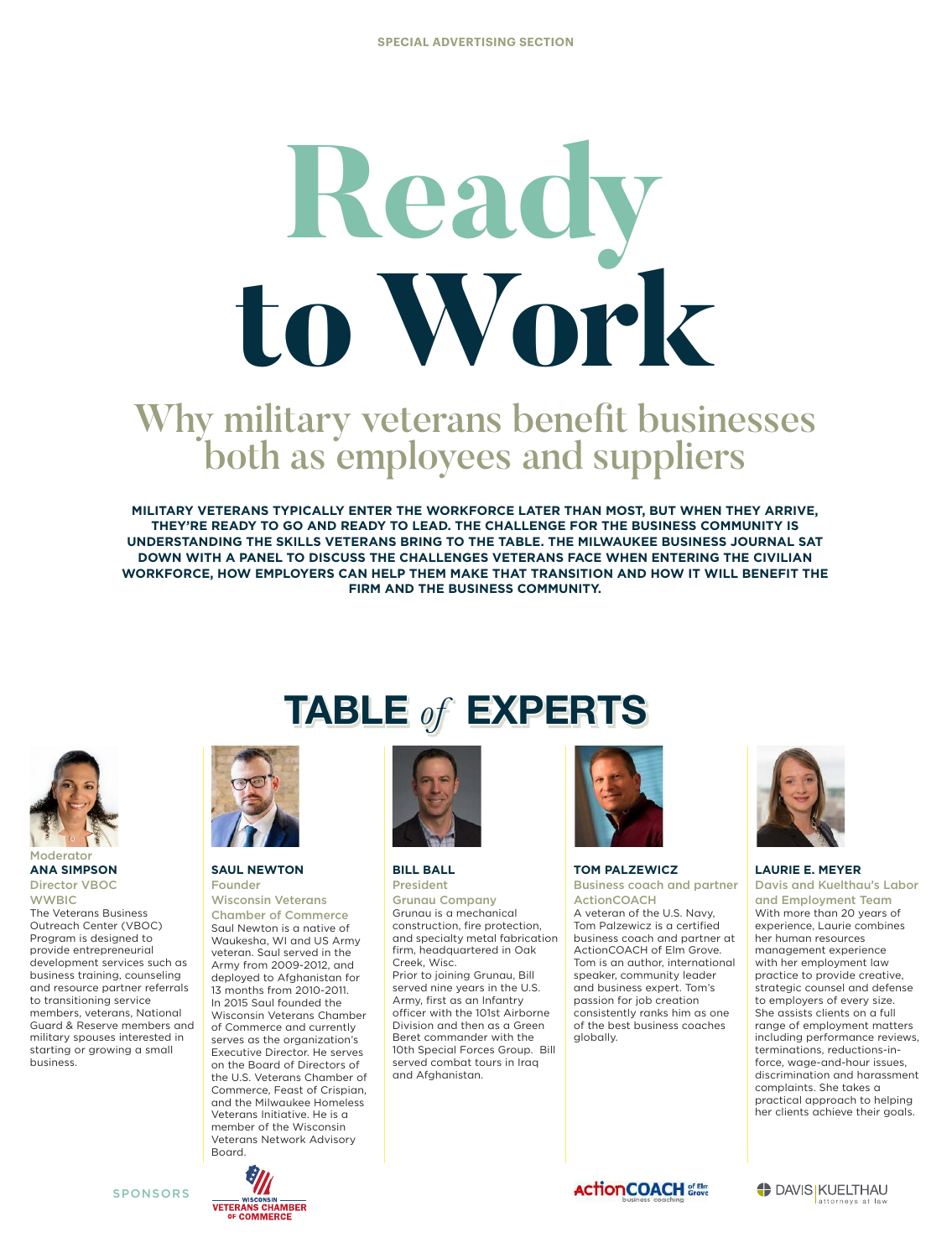#### **ANA SIMPSON (MODERATOR): PAINT US A PICTURE OF VETERANS IN THE WORKPLACE TODAY. HOW MANY ARE THERE? WHAT ARE THEY DOING? AND ARE THERE CERTAIN TYPES OF OCCUPATIONS THEY GRAVITATE TOWARDS AFTER THEY COMPLETE MILITARY SERVICE?**

**SAUL NEWTON:** We have just over 350,000 veterans from all generations, and another 50,000 National Guard reserve and active-duty. And there's a whole new generation of veterans returning to the civilian workforce. They aren't gravitating towards one type of occupation or industry more than another, but they are gravitating toward leadership opportunities, toward opportunities for continued service and toward opportunities that provide a continued sense of purpose. **BILL BALL:** We are a construction company, so we have veterans both in the field and in the office. Like Saul said, they are looking for leadership roles. While they were in the military, they were required to lead people in austere environments and make decisions in ambiguous situations. The challenge for a corporation is taking their experience and skill sets and molding them to the type of work you do. That's what we have tried to do – give the individual enough latitude and authority to exercise their decision-making ability.

**TOM PALZEWICZ:** Vets have a built-in work ethic that they learned in the military. They show up to work and they know they need to get something done. An employer does not have to teach them that. The military also teaches people teamwork – the ability to get along with co-workers. I worked on a submarine, which is pretty close quarters. I did not have to like the 99 other guys that were on the submarine with me, but I had to respect them and what they were doing, because their life was in my hands and their life was in mine. Those kinds of experiences teach you to work as a team.

**MODERATOR: ONE OF THE ISSUES YOU HEAR ABOUT IN REGARD TO VETERANS IS UNDEREMPLOYMENT. IT'S ACTUALLY A BIGGER CONCERN THAN UNEMPLOYMENT. DO YOU WANT TO SPEAK TO THAT?**

**NEWTON:** It's something I think that a lot of veterans experience. Employers don't understand the qualities, strengths and attributes veterans bring to the table. A lot of times veterans get funneled into jobs for which they are overqualified.

### **LESS THAN 20% HAVE FORMAL TRAINING**



SOURCE: U.S. CHAMBER OF COMMERCE FOUNDATION. (2016). VETERANS IN THE **WORKPLACE** 

#### **MODERATOR: TOM, HOW ABOUT YOU? ARE YOU SEEING FOLKS COMING TO YOU FOR ENTREPRENEURSHIP AND COACHING IN GENERAL?**

**PALZEWICZ:** I have done some entrepreneurship counseling with veterans to help them understand things they might want to try to do. The transition that a veteran goes through coming out of the military is challenging. There is a real gap between "here is where my life was" and "here is where my life is going." Navigating that gap is a very uneasy and challenging process. It also can be tough to transition to a civilian workplace, because the organizational structure is so different than the military. There's typically less accountability and veterans are often not used to working with people who don't do what they are told to do. Finally, there are a lot of military veterans who aren't sure they want to work

for somebody else because of the leadership skills they developed. They have proven they can lead, and they want to be their own boss. The challenge is that, because they've been gone awhile, veterans often lack the local relationships they need to start a business. This is one of the things that Saul and I have been working on – creating more connectivity between veterans and between veterans and the community. It's a challenge.

**MODERATOR: THAT'S A REALLY GOOD POINT. THE SMALL BUSINESS ADMINISTRATION RECOGNIZES THAT GAP, WHICH IS WHY THEY HAVE VETERANS BUSINESS OUTREACH CENTERS – TO PROVIDE ACCESS TO NETWORKING AND VARIOUS RESOURCES, INCLUDING BUSINESS COACHING.**

**NEWTON:** The lack of a professional network is what brought me to start the Wisconsin Veterans Chamber of Commerce.

#### **MODERATOR: WHAT HURDLES DO VETERANS ENCOUNTER AS THEY ENTER THE WORKFORCE?**

**LAURIE MEYER:** There can be a disconnect between the transitioning military service member and the hiring manager. The veteran doesn't necessarily know how to translate their skills to a resume or application, and the person reading the resume or application doesn't understand how to translate military experience into civilian job skills. **NEWTON:** In some cases it's a literal language barrier. There can be a cultural barrier as well. The veteran may be very rigid or formal in the interview. They may not expound on answers in ways that the interviewer is used to. That's not a reflection of the person's personality. It's how veterans have been trained to communicate and present themselves.

**PALZEWICZ:** And then there are some things that you learn in the military that you just can't talk about. I went to a nuclear power school, but because it was classified, I couldn't get college credits for going.

#### **MODERATOR: ANY OTHER HURDLES?**

**NEWTON:** Employers have to check their preconceptions

**"The transition that a veteran goes through coming out of the military is challenging. There is a real gap between 'here is where my life was' and 'here is where my life is going.'"**

> **TOM PALZEWICZ ActionCOACH**

and stereotypes about what it means to be a vet. Veterans are not robots who just follow orders. They have immense critical thinking and problemsolving skills. In addition, some employers have inaccurate assumptions about issues like mental health that make them look at veterans as more of a liability than the asset that they actually are.

#### **MODERATOR: WHAT ARE THE TWO OR THREE THINGS COMPANIES SHOULD KNOW ABOUT HIRING VETERANS TO AVOID DISCRIMINATION ISSUES AND TO BE COMPLIANT WITH RELEVANT EMPLOYMENT LAWS AND REGULATIONS?**

**MEYER:** Most employers are usually aware of USERRA, which is the Uniformed Services Employment and Reemployment Rights Act. But they may overlook the Wisconsin Fair Employment Act, a state law that prohibits discrimination against both employees and applicants with regard to past, current or future military service. I advise employers to review their applications and interview materials to make sure they are staying away from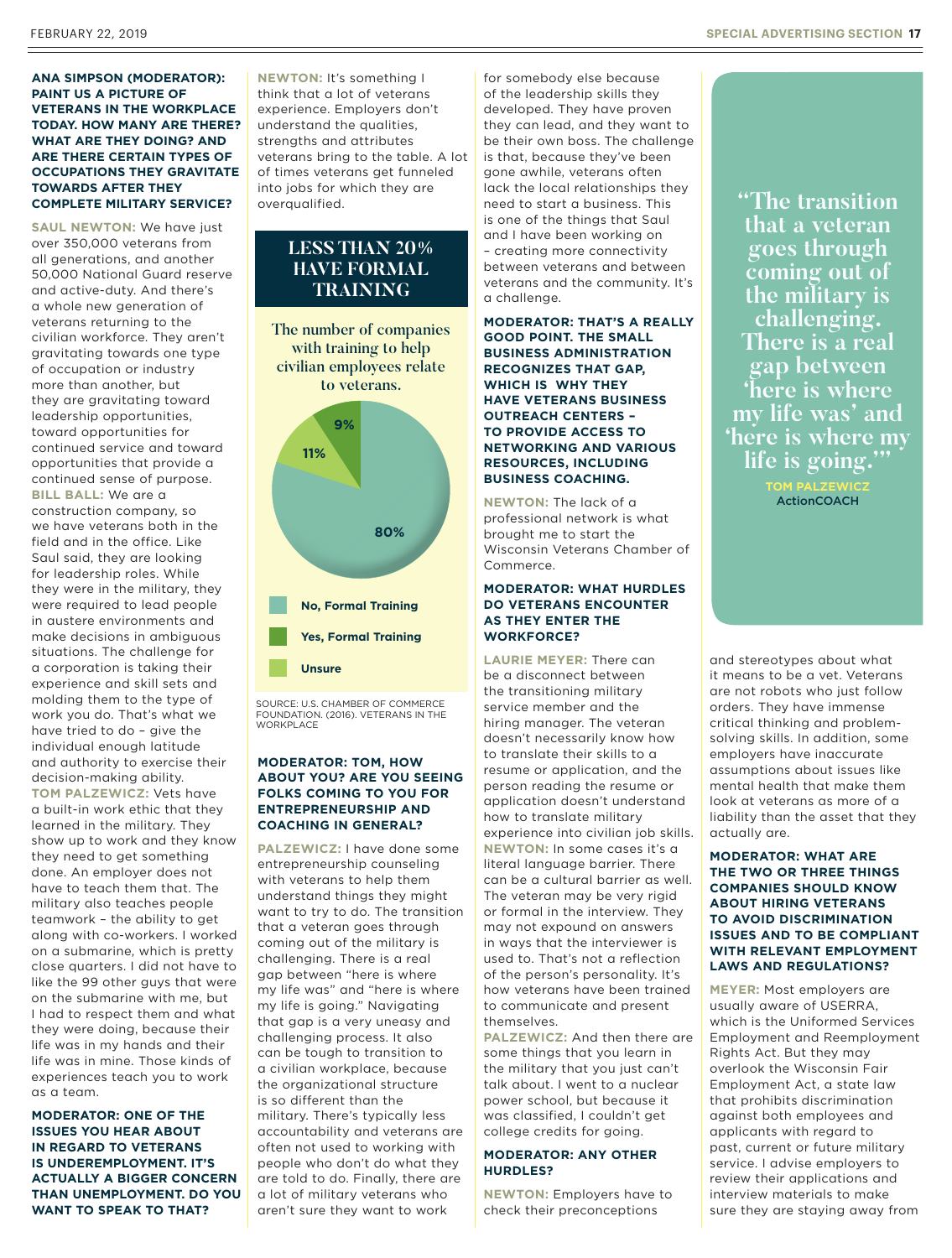#### **18 MILWAUKEE BUSINESS JOURNAL**

**"What Rockwell and Manpower have done is show the value of being strategic in the hiring of veterans. They are deliberate about the roles, skills and qualities they are looking for."**

**SAUL NEWTON** Wisconsin Veterans Chamber of Commerce

questions that have the effect of weeding out service people; questions like, "Do you expect to get re-deployed soon?" Second, going to Saul's point, you should not have any questions that are designed to figure out if they have mental or physical disabilities – PTSD, things like that. You shouldn't be asking about medical conditions in any job interview. Finally, employers should be aware that the federal FMLA (Family and Medical Leave Act) provides leave rights to spouses and family members of deploying service members. **NEWTON:** One issue that guard and reserve members face is employment gaps in their resumes. That can look like job-hopping to employers, but the gaps are actually due to activations or trainings.

#### **MODERATOR: BILL, ANYTHING IN PARTICULAR THAT YOUR ORGANIZATION IS DOING TO HELP VETERANS OVERCOME THESE HURDLES?**

**BALL:** We have a year-long leadership development program. When a veteran comes into the organization, we rotate them to different

parts of our organization. They shadow key leaders, learn about the technical aspects of our business, and see how the civilian side works and networks. At the end of the year, we have a really good picture of who the veteran is and how they can fit into the organization, and they have a really good sense of what they would like to do.

> **VETERANS REPORTED MORE INCIDENCES OF NEGATIVE TREATMENT IN THE WORKPLACE**

**Nearly half said they were subjected to entirely negative treatment or both positive and negative treatment.** 



SOURCE: U.S. CHAMBER OF COMMERCE FOUNDATION. (2016). VETERANS IN THE **WORKPLACE** 

**MODERATOR: WISCONSIN WAS RECENTLY RECOGNIZED AS A LEADER IN TERMS OF ITS EFFORTS IN SUPPORTING THE RECRUITMENT OF VETERANS BACK TO WISCONSIN. WHAT KINDS OF PROGRAMS AND INCENTIVES DOES THE STATE HAVE IN PLACE? AND DOES THE FEDERAL GOVERNMENT OFFER SIMILAR PROGRAMS?**

**NEWTON:** The state's program actively recruits veterans who are separating from the military by connecting them with Wisconsin employers who are looking to hire. The companies have the opportunity to go to the military installations and promote opportunities within their organizations. There also are a number of tax credits and other incentive programs that the federal and state governments offer to employers

who hire certain categories of veterans.

**BALL:** There is a national unionsponsored program called Veterans in Piping, or VIP. It's for veterans interested in going into the trades. The union teaches soldiers how to weld and work in the trades during their last couple of months of active duty, while they are processing out. We have hired multiple veterans who have gone through that program. They come out with an accelerated apprenticeship, and they are ready to start day one. It's great.

#### **MODERATOR: LARGE EMPLOYERS LIKE MANPOWER AND ROCKWELL HAVE JOINED TOGETHER TO CREATE THEIR OWN VETERAN TRAINING PROGRAM. IS THIS SOMETHING THAT YOU FEEL COULD BE REPLICATED BY OTHER EMPLOYERS?**

**NEWTON:** What Rockwell and Manpower have done is show the value of being strategic in the hiring of veterans. They are deliberate about the roles, skills and qualities they are looking for. They are also committed to creating a culture within their organizations that supports veterans in the transition process. Making a commitment and being deliberate about hiring veterans is something employers of any size can do. The important thing is that there is a commitment in the company – from the top to the bottom – to prioritize hiring veterans and military spouses. **MEYER:** Foxconn actually has a separate application portal for veterans, and its screeners are veterans. That solves the problem of not understanding the skillsets that are transferable from military to civilian work. Some smaller companies use employees who are veterans look at servicemembers' resumes to help companies translate them. I think that first-year program you mentioned is definitely something I feel could be replicated by a lot of companies.

**BALL:** Any company – small, medium or large – can have a rotation program like we have. **PALZEWICZ:** We work with a lot of small businesses. One of the challenges they have is finding and connecting with veterans, who can be really important for building a small business. Why? Because as we discussed before,



Business Careers Community

## YOUR SUCCESS IS OUR PRIMARY MISSION

Check out web site for upcoming awards and programs



wiveteranschamber.org